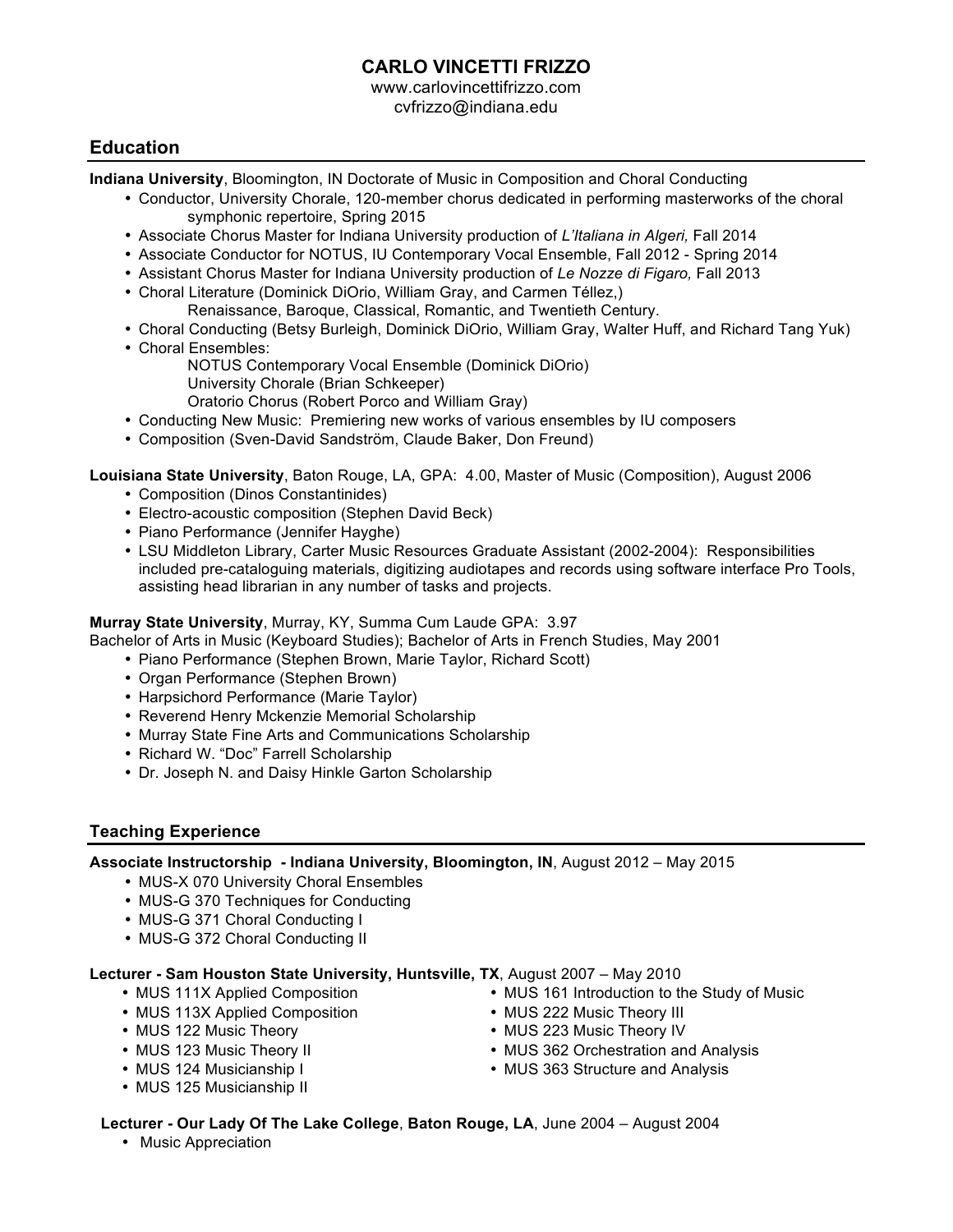## **Professional Experience and Services**

#### **Conducting Positions**

- Music Director of New Voices Opera, (NVO) May 2014-Present
- IU student-run opera company focused on premiering new operas. www.newvoicesopera.com • Conductor for Indiana University Cinema, *Double Exposure*, Spring 2013 and Spring 2014
	- Features newly produced films by IU students accompanied by live chamber music by IU student composers.

#### **Sacred Music Positions**

- Music Director at First United Church, Bloomington, IN, May 2014-Present
- Substitute Choral Conductor at St. Thomas Lutheran Church, Bloomington, IN, Fall 2013-Spring 2014
- Substitute Choral St. Paul United Methodist Church, Bloomington, IN, Summer 2013

#### **Arts Administration**

- New Music Assistant for *Accent12,* Cincinnati, OH, 2012
- Co-coordinator of 48<sup>th</sup> Annual Sam Houston State University Contemporary Festival of Music, Huntsville, TX, 2010.
- Music Copyist for David Stock, Composer, Pittsburgh, PA, 2006-2007 Responsibilities included professionally engraving handwritten manuscripts for publication
- Administrative Assistant for Louisiana Sinfonietta, Baton Rouge, LA, 2003-2004 Responsibilities included assisting in grant writing, creating concert programs, and setting up for rehearsals and concerts.

#### **Master classes, Workshops and Festivals**

- Five Friends Master Class Series, Jacobs School of Music, Indiana University Edward Maclary, conductor (Fall 2014) Matthew Halls, conductor (Fall 2014) Vance George, conductor (Spring 2014) Simon Carrington, conductor (Spring 2013)
- 2007-2008 European American Music Alliance, Paris, France Studied Composition under Robert Beaser, Narcis Bonet, and Phillip Lasser
- 2005-2006 Bowdoin International Music Festivals, Brunswick, ME Studied Composition under Samuel Adler, Simone Fontanelli, Robert Rodriguez, and Bright Sheng
- 2005 Interlochen College of Creative Arts, Composer's Institute, Interlochen, MI. Studied Composition under Daniel McCarthy, David Gillingham, and Michael Daugherty

#### **Honors and Awards**

- Second Place Winner for 2014-15 C4 Commissioning Project
- 2013 Winner of the Indiana University Contemporary Vocal Ensemble Choral Composition Competition
- Selected composer for the 2010-2011 Kids Compose, Bloomington, IN
- Selected for the 2007 Pittsburgh Symphony Student Composition Reading Session
- Third Place Region IV of the 2006 SCI/ASCAP Student Commission Competition
- First Place 2004 Music Teachers National Association National Student Composition Competition
- First Place Region IV of the 2004 SCI/ASCAP Student Commission Competition
- Outstanding Student Composition in the College Music Society Southern Chapter 2004 Annual Meeting
- First Place 2004 South Central Division of MTNA Young Artist Composition Competition
- First Place 2003 Louisiana Music Teachers Association Young Artists Composition Competition
- Second Place 2003 Music Teachers National Association National Student Composition Competition
- First Place 2003 South Central Division of MTNA Collegiate Composition Competition
- First Place 2002 LMTA Collegiate Composition Competition